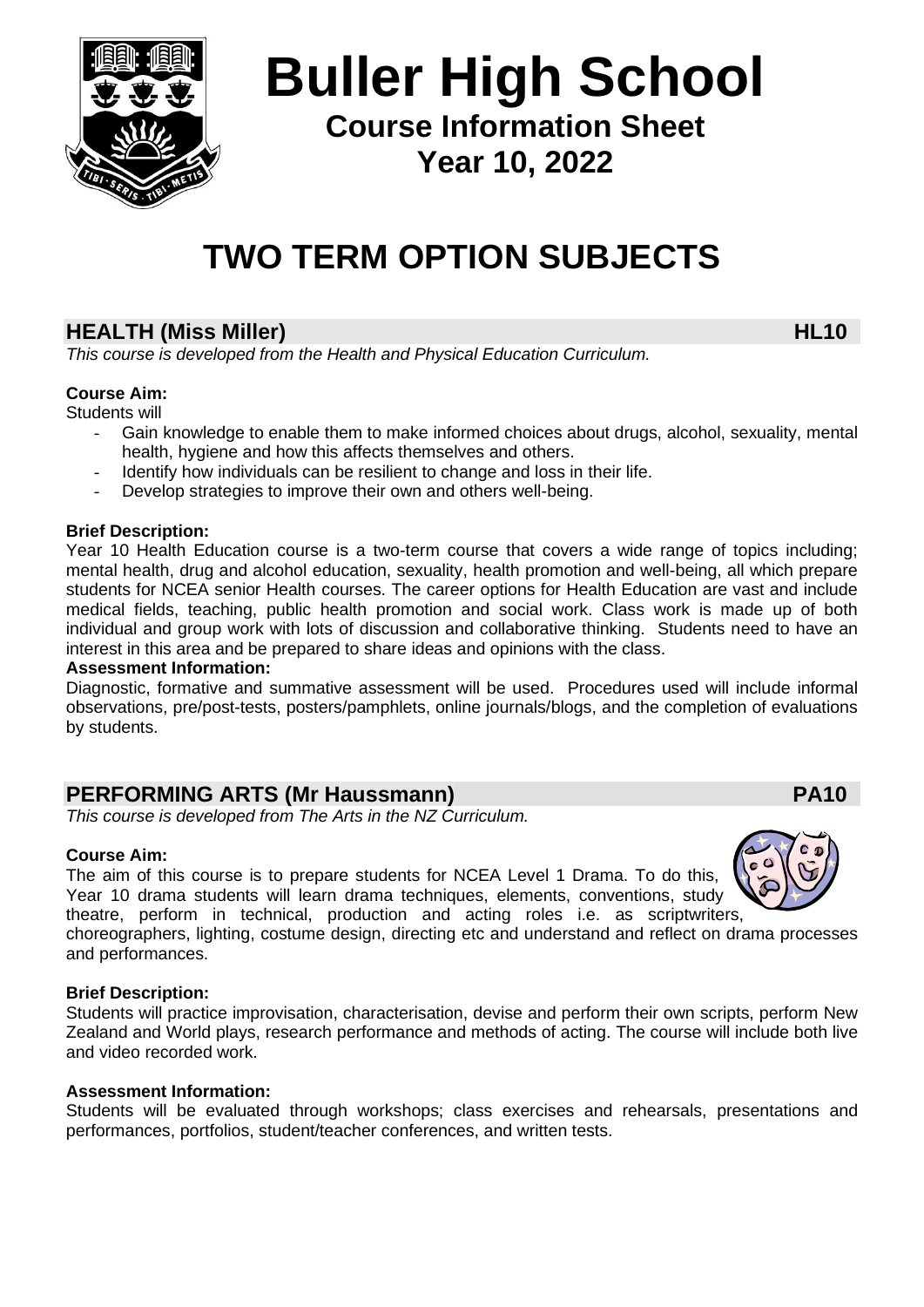### **DIGITAL TECHNOLOGY (Mrs Comeskey) IM10**

*This course is developed from the Technology document and key competencies in the NZ Curriculum.*

### **Course Aim:**

The aim of this course is to expose students to a career in Digital Technology and prepare them for NCEA Level 1.

### **Brief Description:**

This course will incorporate the new digital technology curriculum. You will complete a computer game development programme which includes planning, design, and coding, as well as related skills in Microsoft Office (Word, Excel, PowerPoint and Publisher). No previous coding knowledge is required.

### **Assessment Information:**

Students will create a portfolio of work which will be assessed on quality and processes, in line with NCEA assessment. Students will be encouraged to self-evaluate and peer evaluate. The programme encourages collaboration, independent learning and critical thinking.

### **BUSINESS STUDIES (Mrs Comeskey) BU10**

*This course is developed from the Social Sciences document and key competencies in the NZ Curriculum.*

### **Course Aim:**

The aim of this course is to introduce students to business processes while creating and running a successful small business. Students are also exposed to Economic and Accounting practices through a variety of short programmes.

### **Brief Description:**

This course is preparation for senior study of business studies. Students will create a product/service that they will sell at a market day during school, by following a structured Business planning process. Students will then work through a number of different programmes across the Accounting and Economics areas including Share Markets, buying a car, Flatting, Banking and Budgeting. Students will be working with a variety of resources including online simulations, business board games and business articles.

### **Assessment Information:**

Students will be assessed on their business plan, execution of the plan and review and reflection. This models the NCEA assessment task. Each subsequent programme has an outcome that is added to a portfolio of evidence for assessment.

### **VISUAL ART (Ms A Szybowski) VA10**

*This course is developed from The Arts in the NZ Curriculum.*

### **Course Aim:**

The aim of this course is to develop students' thinking and creative skills while preparing them for NCEA Level 1, 2 and 3 Painting and Photography. Students will be introduced to the artworks of established artists to help extend their enjoyment and appreciation of art.

#### **Brief Description:**

This option will give students the opportunity to develop drawing skills, explore mixed media and print making, work in three dimensions, make portraits and experience new techniques.

Students will be evaluated through the quality of the work they produce, as well as effort and key competencies.

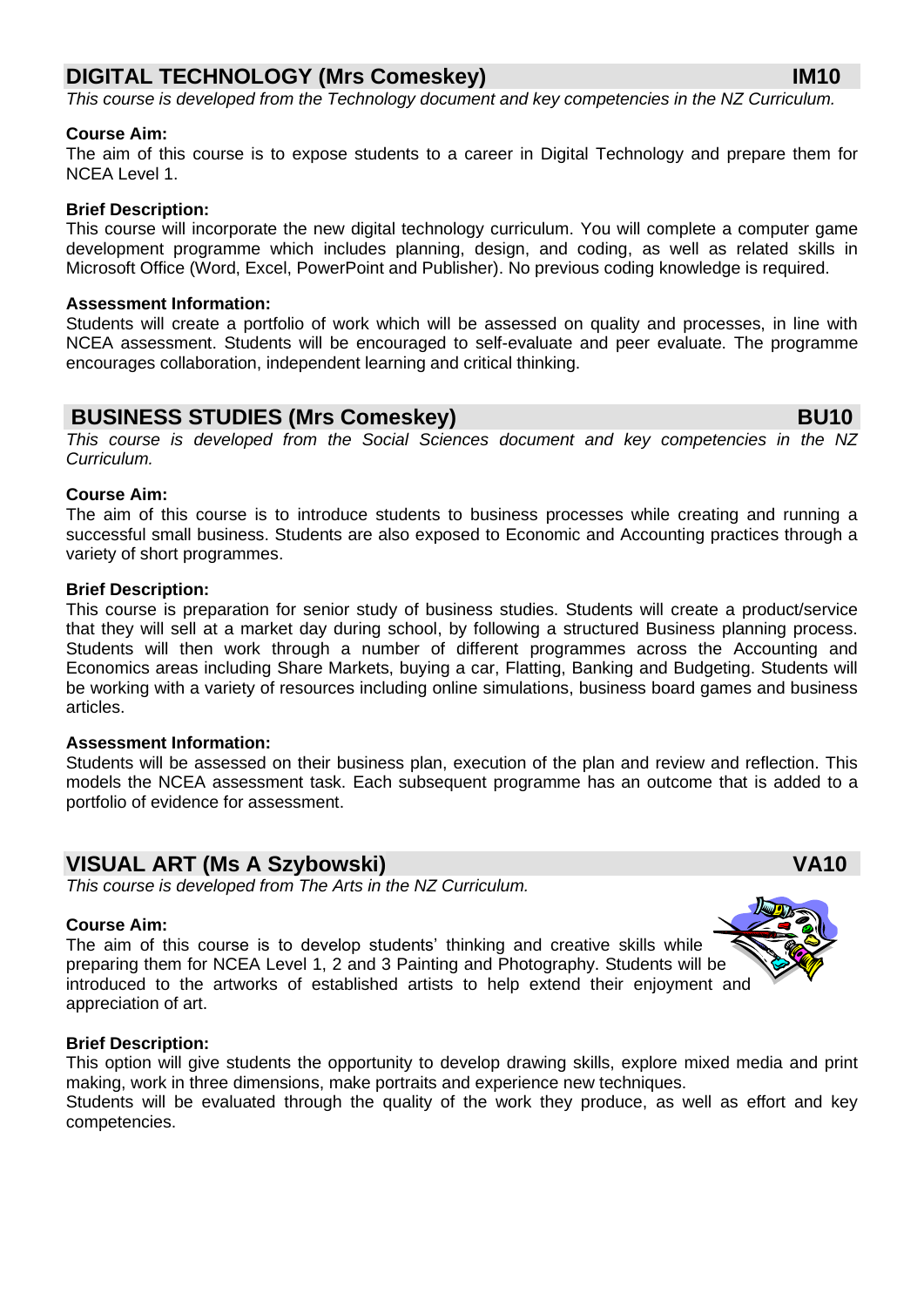## **DESIGN AND VISUAL COMMUNICATION (Mr Collins) DVC10**

*This course is developed from the Technology document in the NZ Curriculum.*

### **Course Aim:**

The aim of this course is to provide students with some essential skills that enable them to communicate and convey design ideas confidently in a graphic form.

### **Brief Description:**

Design and Visual communication are inherent in the technology curriculum and in today's technological world. Using design briefs as a medium to provide themes, students will undertake study in the following:

- Design, the design process, design elements and principles.
- Use graphic equipment appropriately to construct drawings.

### **Develop skills in basic projection methods for pictorial drawing systems. Systems to include isometric, oblique, perspective and plano-metric. Modes to be both instrumental and freehand.**

- Develop skills in basic orthographic procedures and systems. These systems to include: third angle projection, surface development, landscaping, building and engineering detail drawings.
- Both plane and solid geometry.
- The use of a range of presentation media i.e. watercolours, pencils etc.

The course will provide a variety of design and drawing experiences that students will find enjoyable, creative and challenging. Students will develop skills that will allow them to communicate confidently in a graphic form using a variety of media and methods. This course provides students with a sound base for skills required for Year 11 in Level 1 NCEA Graphics.

### **Assessment Information:**

Assessment will be to the achievement objectives relative to the particular unit of work. Projects will be modelled on NCEA assessment tasks. Assessment of work will be set in Level 4 in the Technology curriculum.

## **WORKSHOP TECHNOLOGY (Mr Collins) WS10**

*This course is developed from the Technology document in the NZ Curriculum.*

### **Course Aim:**

To provide students with the experience of making practical projects in a workshop environment using a range of materials.

### **Brief Description:**

The course will provide a variety of learning experiences that students will find enjoyable, creative and challenging.

Students will develop:

- Skills and discipline that will allow them to confidently work using a range of materials, processes, tools and machines.
- The satisfaction of making projects that have value because of good design and quality craftsmanship.
- A sound skill and knowledge base required in Year 11 Industry based unit standards.

### **Assessment Information:**

Assessment of work will be set in Level 4 in the Technology curriculum.